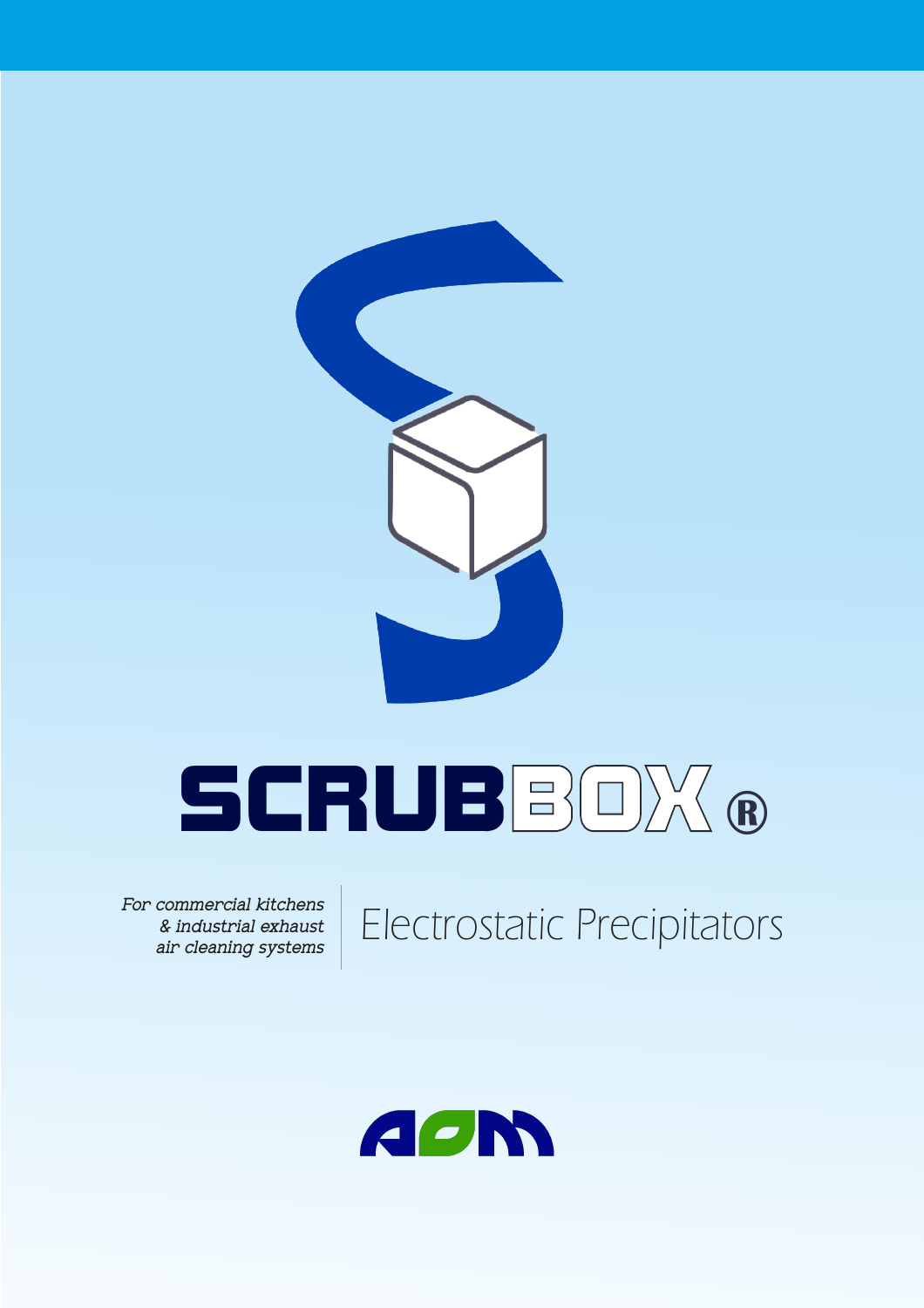

## *7 Reasons* SCRUBBOX *works better*

### *1 NO MORE DUST, SMOKE, GREASE & MOISTURE*

### *2 HIGHER EFFICIENCY AND STABILITY*

*3 LONGER LIFE SPAN*



### *4 CONSTANT TEMPERATURE*

An external heat exchange box helps to keep the electrical cabinet temperature constant with or below the external workplace environment temperature, ensuring stable performance & preventing damage to the life of ESP components.

SCRUBBOX EAN-300 with blower attached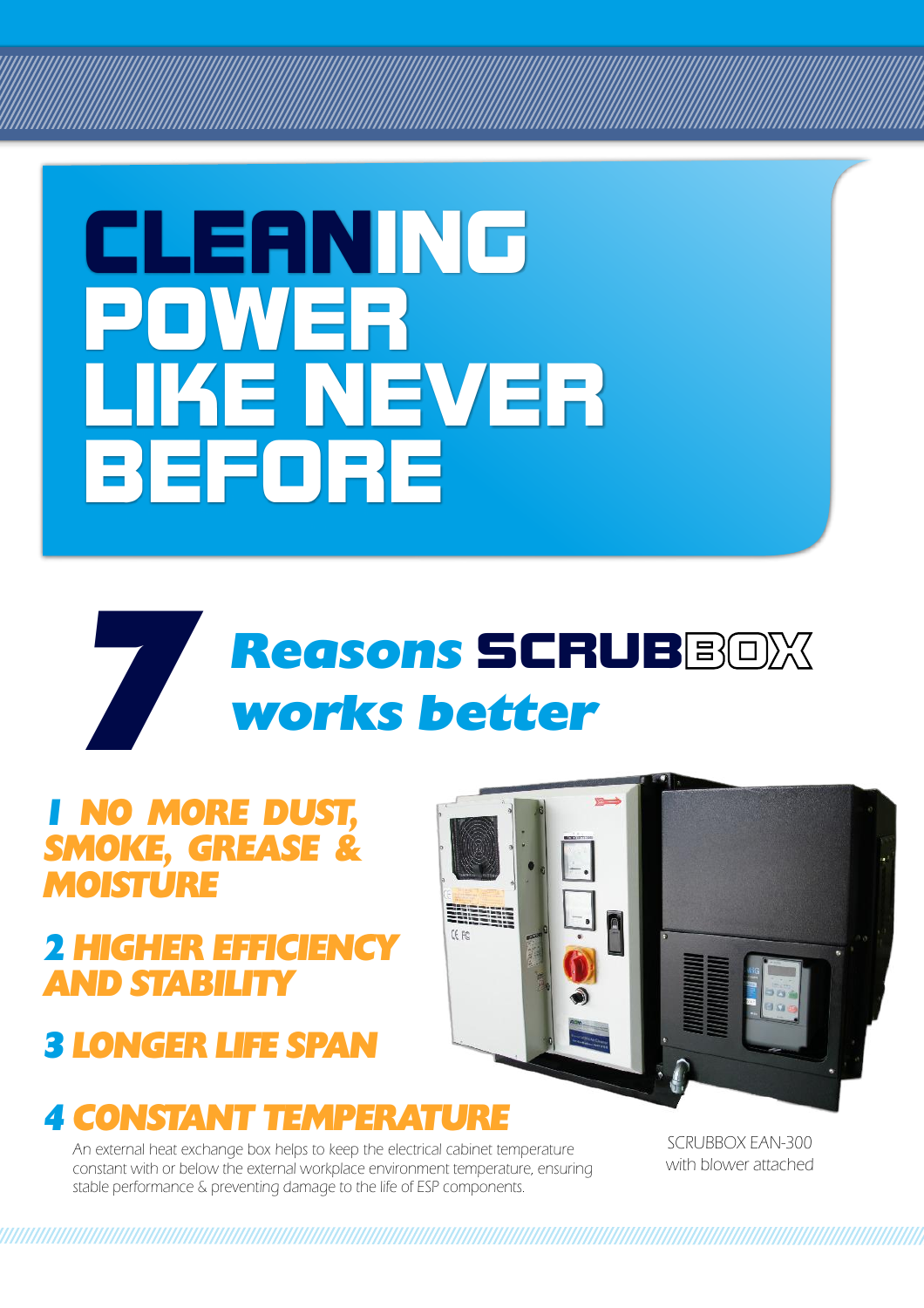SCRUBBOX is made of solid construction and heavy-duty collection plates that deliver more than 95% efficiency & amazing consistent performance - every single day.

Engineered to work 24 hours with minimum power consumption, it dramatically reduces dust, oil, grease, smoke & moisture build-up.

An internal fan continuously expels hot air, ensuring optimum performance. Quality production means our products stand the test of time. Maintained properly, each SCRUBBOX is designed to last for life.

## *5 DURABLE, SOLID STEEL EXTERIOR FINISH 6 LOW MAINTENANCE 7 LOW ENERGY USE*

## *HOW IT WORKS*



A wire-mesh (pictured below) traps large dust particles, before a series of collection plates remove additional grease, smoke, and odors.



Electrostatic precipitators are highly efficient air filtration devices that minimally impede the flow of gases through the device, thereby easily removing fine particulate matter from the air stream.

As air is pulled into the device, it first passes through a metal mesh pre-filter that traps large dust particles. The rest of the gas stream - still filled with tiny oil, fat, grease & smoke particles, is then drawn into an electrical field between a set of ionizing wires and equally-spaced metal plates.

In this electrical field, the fine particulate matter is charged and flows to a second set of parallel grounded plates, where it is collected and forms layers. These layers of contaminants are held on the plates because of the electrostatic pressure, but can be washed away later during general cleaning and maintenance.

AOM's unique SCRUBBOX design also allows the optional installation of UV-C lamps and carbon filters in each device this gives each electrostatic precipitator an even greater cleaning and filtration power unmatched in the market.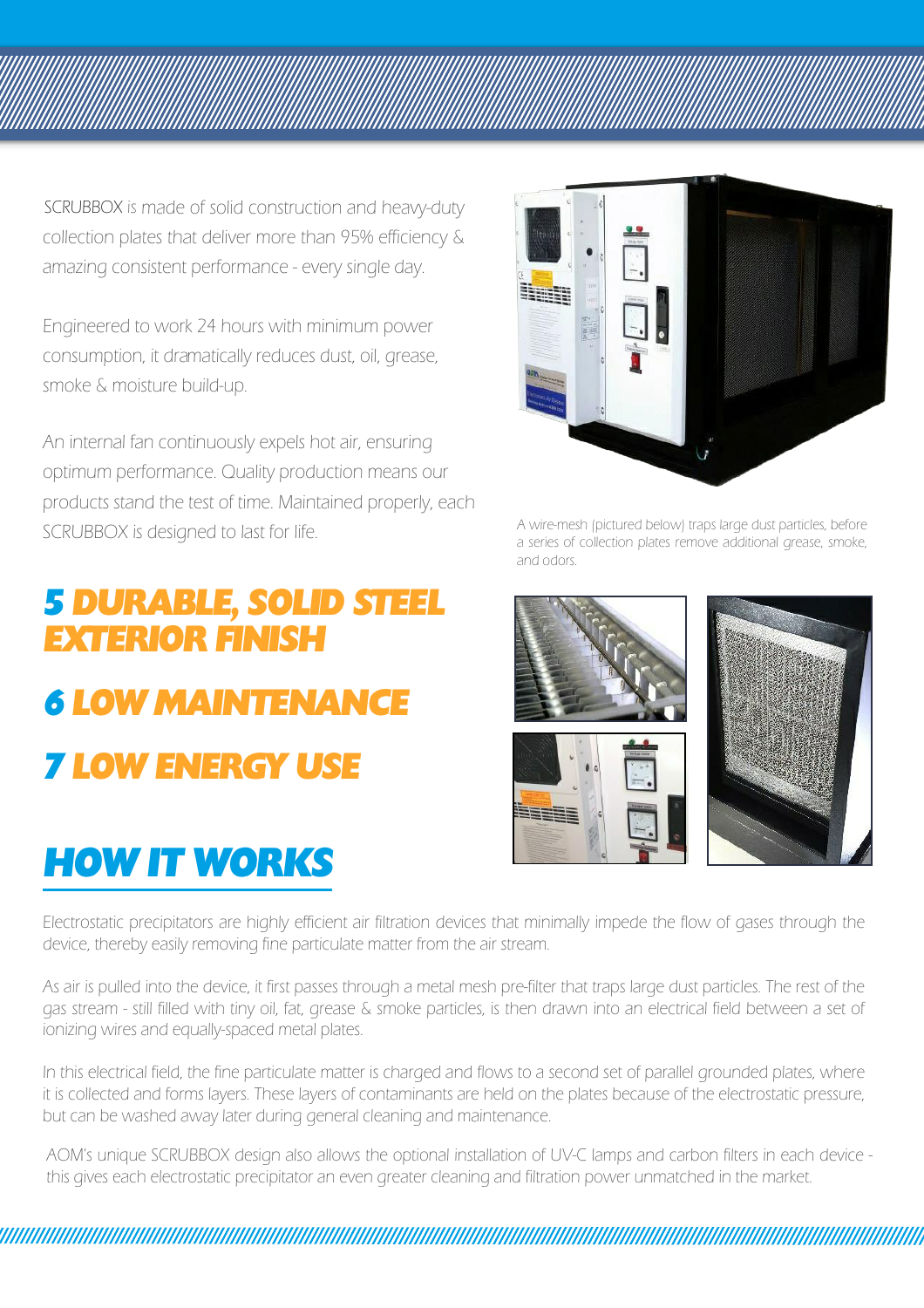## DESTROY <u>GREASE WITH</u> UV-C LIGHT TECHNOLOGY







## *SCRUBBOX ESP + UVC IRRADIATION*

Incorporation of UVC lights intensify the power of exhaust air purification. UVC light with a short wavelength of 185nm, technologically proven to effectively contain heavy cooking odor; as well as prohibiting oil, fat and grease build up in the kitchen exhaust duct work.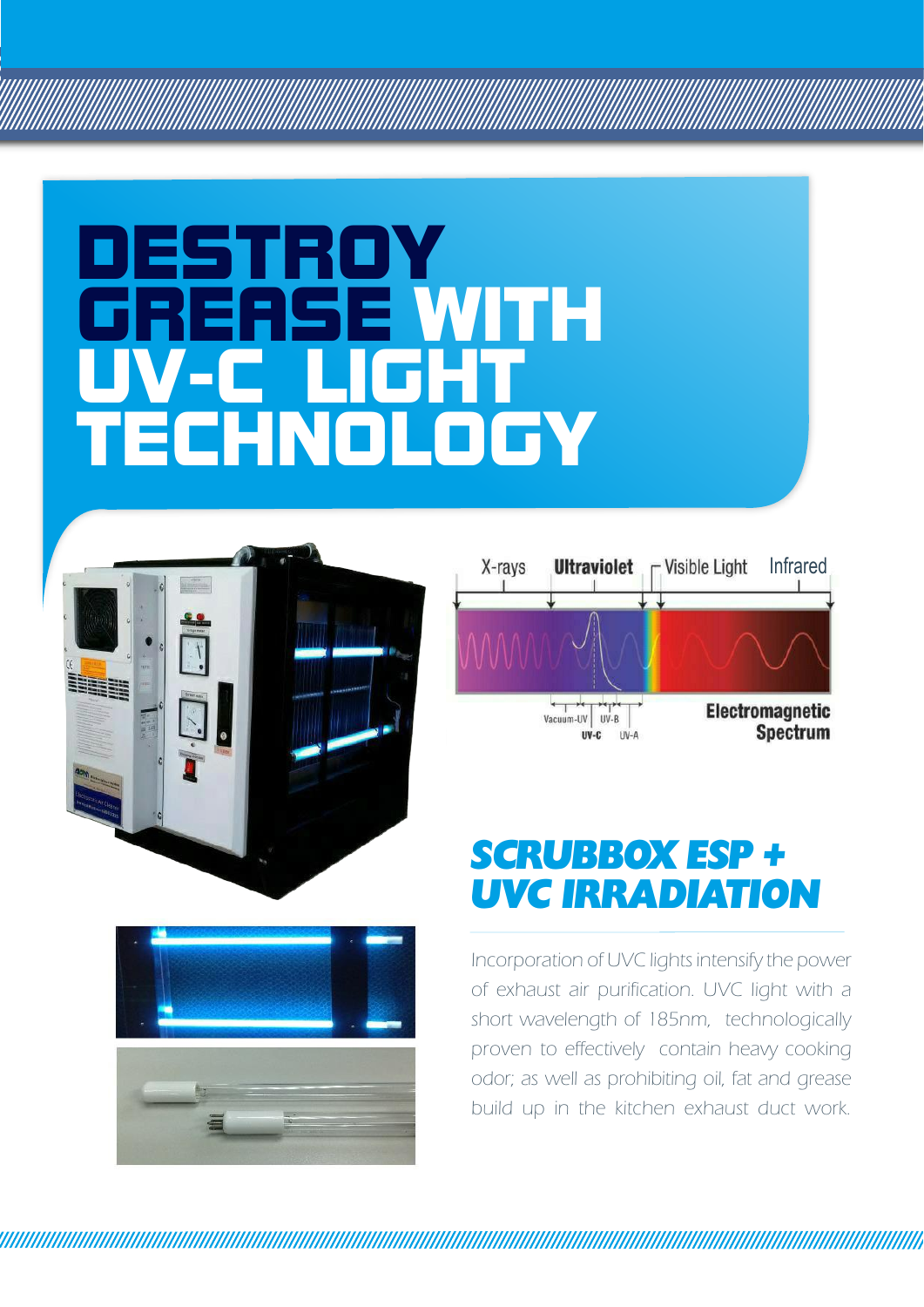## *GOING MOBILE? NO PROBLEM*

Our mobile SCRUBBOX is perfect for street vendors, night market food stands, or any small-scale kitchens.

 $\epsilon$ 

NEW YORK

It's portable, easy to install, and can capture fat, oil, smoke and grease particles easily. No costly replacement filters, low maintenance and operation costs.

In other words, a total package - and a recipe for success.

MODEL EAN 2002L2 MACHINE SIZE 490 X 770 X 1430 WEIGHT 65KG AIRFLOW 2000 CFM/3400CMH or 945L/S IONIZING WIRES 12 HIGH VOLTAGE COLLECTION PLATES 54 GROUNDED PLATES 52 COLLECTING CELLS 2 PRE-FILTER 1 8-INCH EXHAUST DIAMETER HIGH/ LOW VOLTAGE 14,000V/7000V POWER SUPPLY 220 TO 240V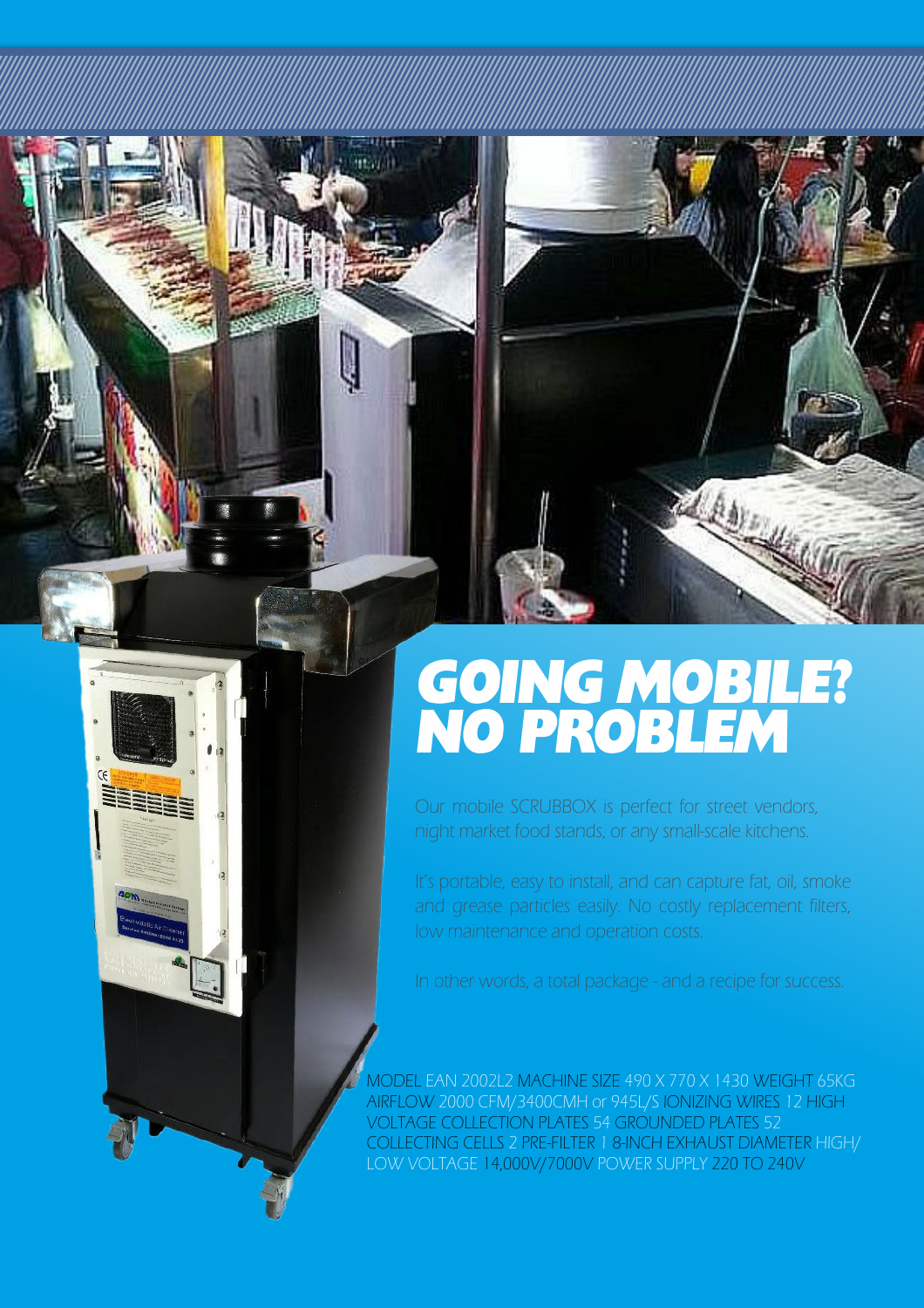## SCRUBBOX AT WORK



### *TYPICAL APPLICATIONS*

SCRUBBOX can be used in any air cleaning applications, but most often, you can find them in the following areas: commercial kitchens, factory exhaust systems; as oil mist collectors for computer numerical control machines, in commercial areas and buildings, and as part of clean air systems for exhibition centres, and for smoking areas. Places you might find our SCRUBBOX at work include: Commercial Kitchens, F&B Outlets, Cafes & Restaurants, Bars & Clubs, Factories & Workshops.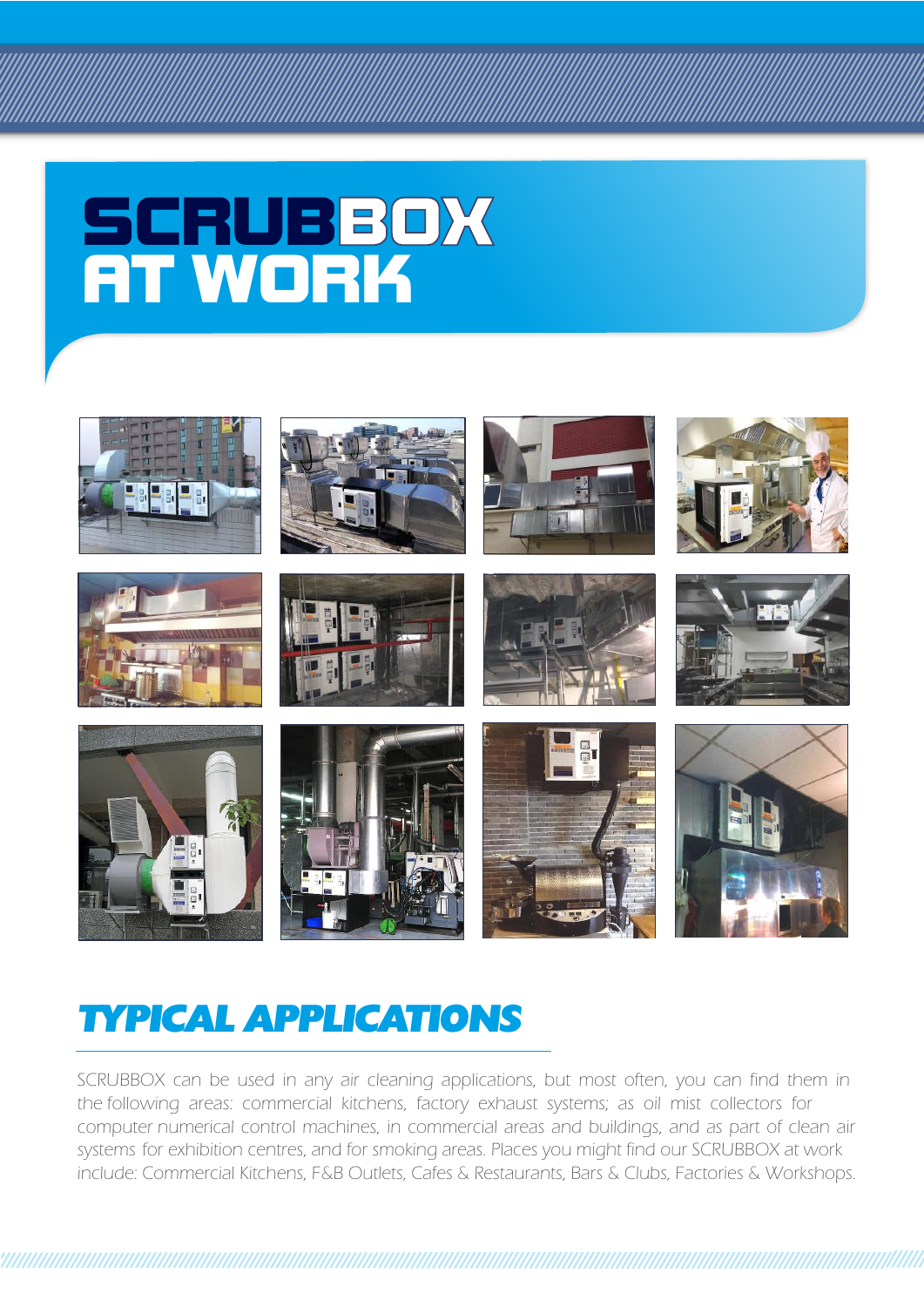## SPECIFICATIONS

|                                             | <b>EAN200</b>                                         | <b>EAN300</b>       | <b>EAN400</b>       | <b>EAN600</b>            |
|---------------------------------------------|-------------------------------------------------------|---------------------|---------------------|--------------------------|
| Air Volume                                  | 2000CFM/<br>3400CMH                                   | 3000CFM/<br>5100CMH | 4000CFM/<br>6800CMH | 6000CFM/<br>10200CMH     |
| Air Flow                                    | Left to Right; Right to Left                          |                     |                     |                          |
| Operating Voltage                           | 220 ~ 240V 1P/50/60Hz                                 |                     |                     |                          |
| Ionizing HV/LV                              | 14000/7000V                                           |                     |                     |                          |
| Power Consumption                           | 70 ~ 140 Watts                                        |                     |                     |                          |
| <b>Static Pressure</b>                      | 100 Pascal                                            |                     |                     |                          |
| Machine Size<br>$(L \times W \times H, mm)$ | 690 x 550 x 650                                       | 930 x 530 x 650     | 1170 x 550 x 650    | 1640 x 550 x 650         |
| Weight                                      | 60kg                                                  | 75kg                | 90kg                | 120kg                    |
| Cabinet                                     | 1.5mm Electro-Galvanised Steel Powder Coating         |                     |                     |                          |
| No of Cells                                 |                                                       |                     | $\overline{Z}$      | $\overline{\mathcal{E}}$ |
| Air Filters                                 | Washable Aluminium Pre-Filter, Optional Carbon Filter |                     |                     |                          |
| Safety Feature                              | Auto power cut-off when door is opened                |                     |                     |                          |
| <b>Added Feature</b>                        | External Heat Exchanger                               |                     |                     |                          |
| Efficiency                                  | $\geq 95%$                                            |                     |                     |                          |
| Certification                               | CE, TUV, FCC Certified                                |                     |                     |                          |
| <b>BMS</b>                                  | Yes                                                   |                     |                     |                          |
| Blower fan & UVC                            | Optional                                              |                     |                     |                          |

### SCRUBBOX underwent rigorous testing and certification by TUV Rheinland